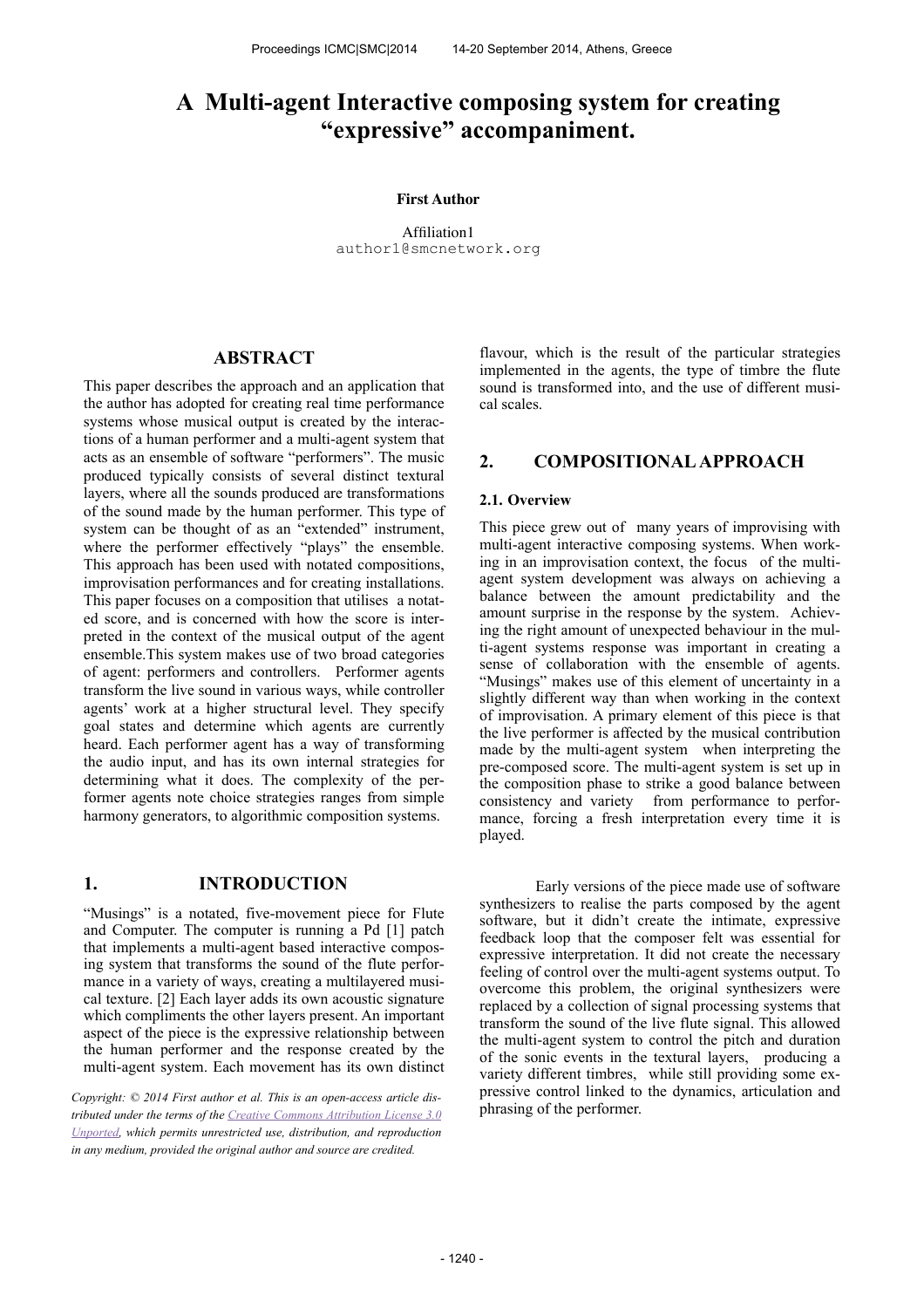#### **2.2. Extra-musical aspects**

The piece was inspired by an artificial reservoir that was created by flooding a coastal mangrove swamp in the 1970s. It forms an intersection between several different ecosystems. On the east side, there is still an area of mangrove, and an short estuary leading to the sea, the north side has high rise housing estates, and to the south and west there is a dense industrial estate containing a variety of businesses, including logistics hubs, small scale manufacturing and some oil and chemical processing. This combination results in an unusual intermingling of natural and man made acoustic phenomena. "Musings" is supposed to reflect this interaction between the sounds of nature and man made sounds, to some degree. The sound of the flute is represents the natural world, and the multi-agent system contributions mainly represent the man made sounds. (There are some agents that are suggestive of natural sounds.)

## **2.3. Basic composition procedure**

The basic procedure adopted to create each movement of the piece is an iterative process:

- Create a draft of the solo flute part, based on manipulation of motivic melodic material. Each movement makes use of a distinctive rhythmic profile, and is based on a particular scale. The flute material deliberately adopts some idiomatic characteristics of commonly performed flute repertoire written in the early twentieth.
- Assemble the multi-agent interactive composing system. The composer has developed a collection of different agents that perform different roles. Appropriate agent designs are chosen to form an initial ensemble of agents. The choice of agents is a major compositional decision, and is explained further below.
- Use the playback of a recording of the flute part to approximately set the various parameters that control the agents behaviour.
- Practice performing the piece with a flute, making adjustments the various agent parameters.
- Iterate. Often the agents need to be modified or substituted. Sometimes entire new agent designs were developed. The flute score flute score always needed to be altered in the light of the musical context generated by the multi-agent system.

## **2.4. Agent Design**

There are two broad categories of agent that make up the multi-agent interactive composing systems used in "Musings": performer agents and controller agents. Performer agents transform the input sound in various ways so as to create a new layer in the musical texture. Controller agents either determine which agents are heard by the audience, or specify goal states that determine the behaviour of the performer agents.

#### *2.4.1.Performer Agents*

Performer agents continually monitor to the live audio signal produced by the human performer. The instantaneous pitch and amplitude data, as well as cumulative statistical data, are used in the agents' decision making process to determine how an agent alters the live input signal.

 There are two broad categories of performer agents. The simplest agent apply common signal processing effects to the live signal. These effects include echo, chorus, flanging, spectral delay and ring modulation. Most of these processes produce timbres that are recognisably transformations of the live input signal. Some agents in this category use combinations of DSP processes to produce output that is suggestive of common natural sounds, such as birds, thunder and wind. As each agent makes use of an analysis of the live flute signal to alter the controls of these DSP effects, the musical output of the agent is directly affected by the input signal. Performer agents using this design are frequently used to shape the overall ambience the ensemble output.

 The other type of performer agents perform more of a textural/structural role. They take the live flute signal and transform it into new, distinct musical lines. Each agent is optimised to perform particular musical functions , and may drastically alter the flute input waveform, creating timbres that are not flute-like at all.

The signal processing techniques employed in this type of performer agent range from pitch shifters (implemented using granular synthesis) to synthesizers that implement the Karplus-Strong plucked string algorithm. Using these techniques , the live signal can be transformed into drones, parallel harmonies, melodic lines, ambience effects, and pointillistic clouds of sound. Also, as the resulting audio output is a transformation of the live input signal, the human performer maintains an element of control over the entire ensemble sound.

The basic operating principle of this type of agent is:

- Determine the current pitch of the live signal.
- Calculate the next pitch the agent will play, using some strategy specific to that agent.
- Calculate the interval between the input pitch and the calculated pitch.
- Transform the live signal so that it has the required pitch using the signal processing technique built into the agent.
- Calculate the length of the new note.
- Play the note for the required duration.

The structure of this type of agent is shown in figure 1.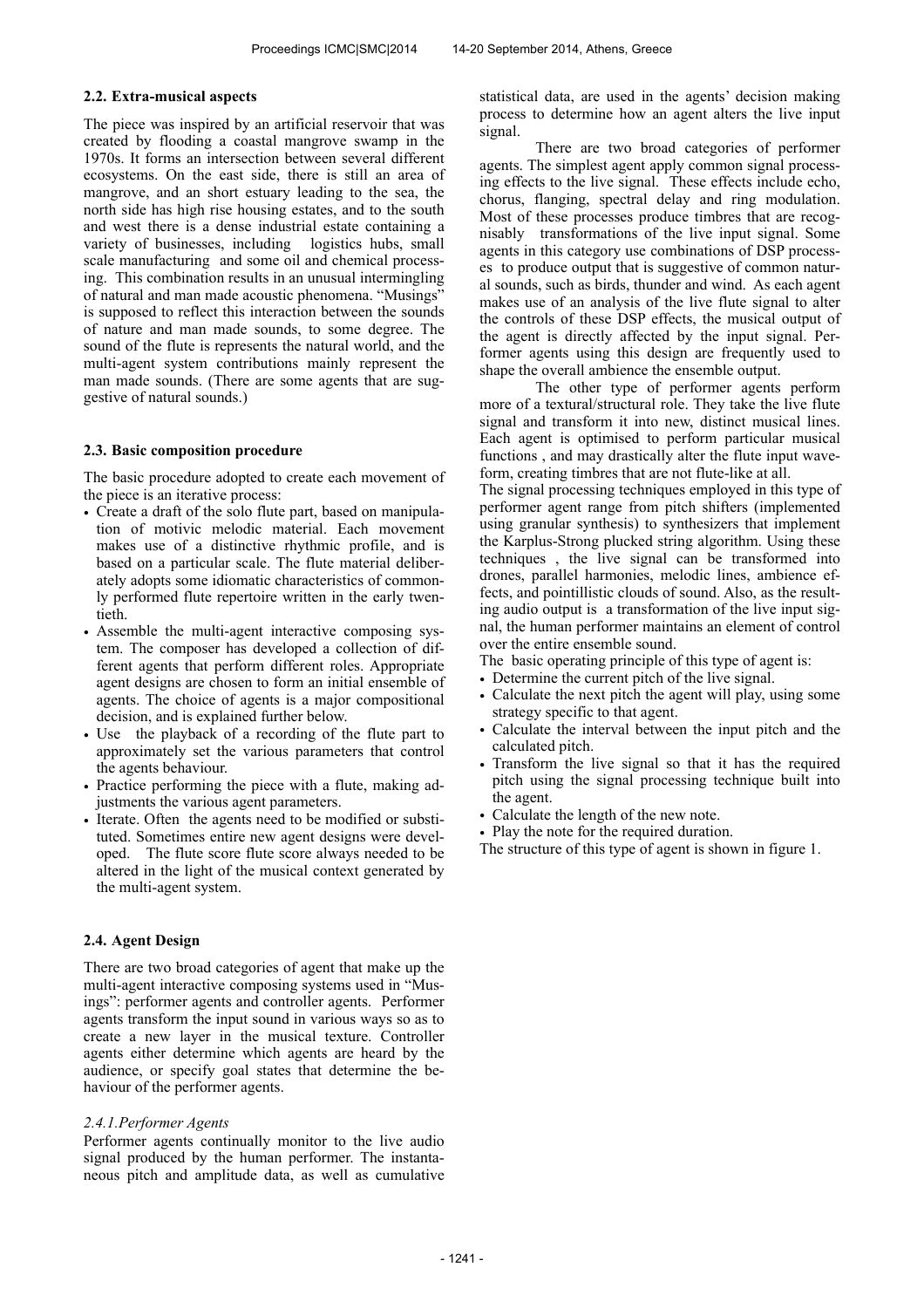

**Figure 1**. Structure of a performer agent.

There are a variety of algorithms employed in the various performer agents used in "Musings" that determine exactly how the agent will create the pitch and duration of the notes it plays. The algorithms implemented include stochastic algorithms, such as Gaussian random number generators[3], and tracking and evasion algorithms. Many agents are implemented using a design built around two blocks of memory (arrays) which store the outputs of the chosen compositional algorithms. One array contains data representing the note duration, and the other one contains data for the pitch. An algorithm that makes use of the contents of the duration array to derive an index to read data from the pitch array which is then transformed with with some simple mapping functions, determine an agents musical output.

An important aspect of the design of the performer agents is their ability to adjust themselves so as to exhibit specific musical behaviour. They achieve this by modifying their internal states ( the contents of the two arrays )so as to meet externally specified targets. The two targets used to control the musical output of agents in "Musings", are average pitch, and average duration. In order to enable an agent to readjust its internal state so as to meet any particular supplied target, a simple form of gradient descent learning is used. Each agent periodically calculates the current average values of the data stored in the pitch and duration arrays, and compares these to a target average pitch and a target average duration. This produces two error measurements: one for the pitch and one for the duration. The two error measurements can then be used to alter the contents of each array slightly, so as to reduce the error. Periodically repeating this process several times

a second, eventually results in the agent to converging on the target behaviour.

# *2.4.2.Controller Agents*

The multi-agent systems in "Musings" also make use of two higher-level agents that affect the overall musical output. One agent supplies the target parameters that are used by the various agent performers to individually adjust their internal state (the pitch and duration targets). The other agent acts as a "mixing engineer", and determines which performer agents are heard by the audience. Both of these agents are implemented as finite state machines that use of an analysis of the live signal to determine their state, and thus shape the musical output. Finite State Machines are very simple to design, and are very efficient. They have been used for many years in creating simple Artificial Intelligence systems in computer games. The two controller agents in "Musings" can each be in one of eight different target states, and each state is chosen in the composition process to create a different musical effect.

 When creating a new composition with this system, for each movement, the composer needs to:

- Determine the eight different target states for each performer agent. These will be vectors consisting of target average pitches and average durations. Setting these states is an extremely important compositional decision, as these states collectively determine the behavioural extremes of the piece.
- Determine the eight different target states for controller agent that controls the mix. This sets the target volume levels for each agent and has a major impact on the resulting musical textural possibilities.
- Assign each state to a 3D coordinate. (These correspond to the different corners of a cube and will be used in the decision making process).
- In operation, these agents:
- Periodically derive three values between -1 and 1 from the live signal. This is done using a mapping function, fine tuned for each specific movement, that manipulates the pitch and duration data to produce these values. The three values are combined to form a 3D coordinate that is dependant on what the human performer has played. The exact mapping function is a significant compositional decision that needs to be made for each piece, and usually the result of an iterative trial and error process. The basic analysis data, that is fed into the mapping function, is obtained from the input signal is using a fiddle~ (or sometimes sigmund~) object. This data is accumulated for a particular time interval, and then some sort of statistical analysis is performed and then is periodically transformed by the mapping function. For example, the system could be set up to that for a particular time interval, the mean input pitch is determined, the duration of the last phrase is measured, and the melodic range of the flute part in the current time interval are scaled to become a value in the range -1 to 1, and then combined to produce the 3D coordinate.
- Calculate the Euclidian distance of this 3D coordinate from each of the vertices of the cube.
- Set the system to the state that has the smallest Euclidian distance from the 3D coordinate.